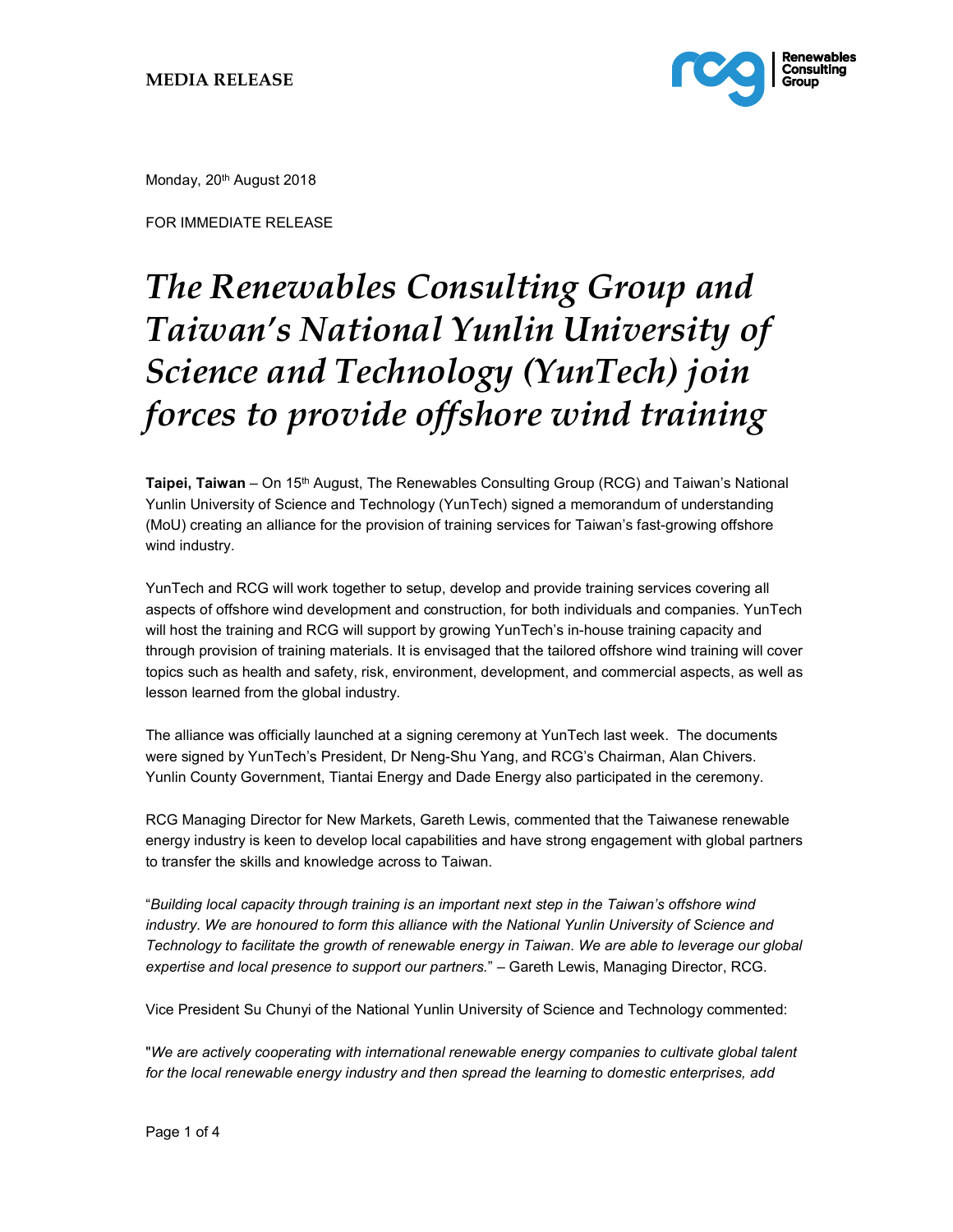

value to domestic renewable energy technologies and expand renewable energy business opportunities."

Taiwan's government has set a goal of 5.5 GW installed offshore wind capacity by 2025.The growing offshore wind market in the region requires skilled local practitioners. This initiative between YunTech and RCG will help grow local talent to serve the new local industry.



Caption: RCG Chairman, Alan Chivers (left) and YunTech President, Dr Neng-Shu Yang (right) ink agreements at a signing ceremony in Douliou City, Yunlin, Taiwan, creating an alliance to provide offshore wind training.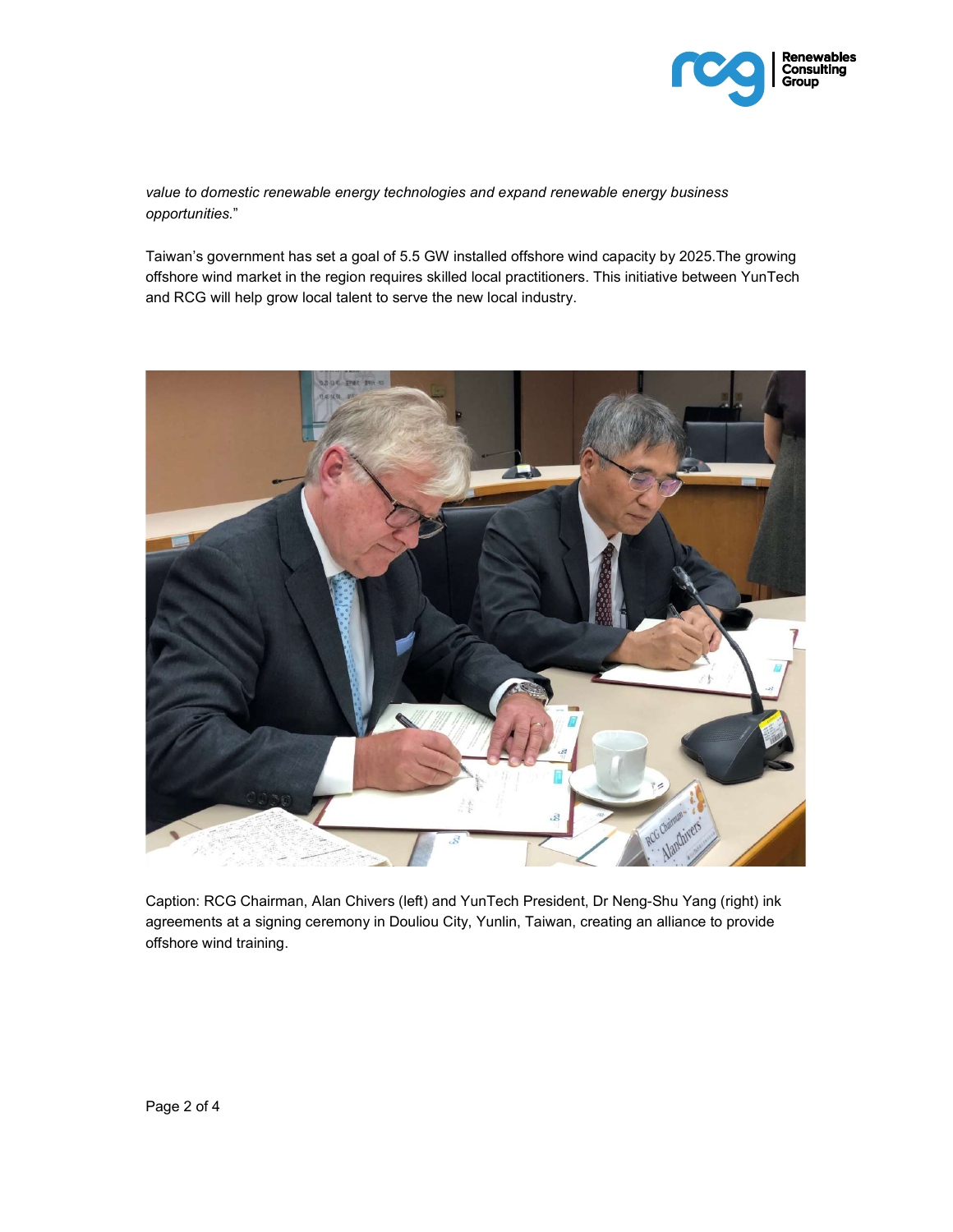



Caption: RCG Chairman, Alan Chivers (left) and YunTech President, Dr Neng-Shu Yang (right) exchange agreements at a signing ceremony in Douliou City, Yunlin, Taiwan, creating an alliance to provide offshore wind training.

-- ENDS –